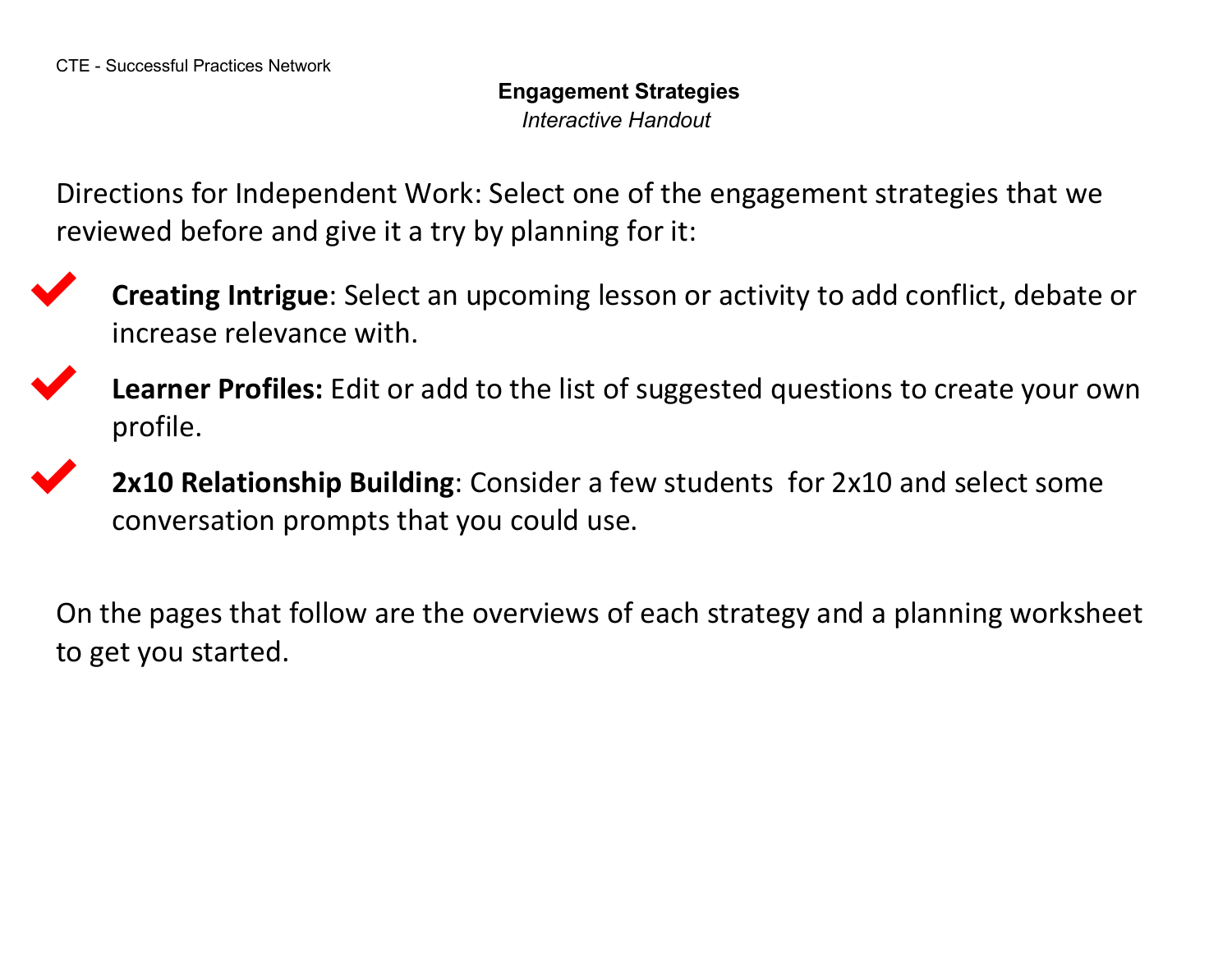| <b>Strategy: Creating Intrigue</b>                                                                                                                                         | What it looks like                                                                                                                                                                                                                                   |
|----------------------------------------------------------------------------------------------------------------------------------------------------------------------------|------------------------------------------------------------------------------------------------------------------------------------------------------------------------------------------------------------------------------------------------------|
| Creating intrigue involves designings lessons to<br>have conflict, intrigue or debate present as a<br>strategy to increase curiosity and ultimately<br>student engagement. | The teacher identifies potential contradictions,<br>essential questions, intriguing ideas or current<br>debates within the craft or content and designs<br>lessons that engage the students in those<br>debates and the skills associated with them. |

## **CTE Examples**

## **Culinary/Food Service:**

Chefs and food connoisseurs consistently recommend cooking steak to a temperature of rare to medium rare (120 - 135 degrees) but the department of health recommends a minimum temperature of 145 degrees for steak. What is your opinion on this matter? What evidence do you have to defend your answer?

## **Marketing:**

Research shows that targeted ads secure an average of 2.7 times more revenue than non-targeted ads but many people are concerned that targeted ads are violating privacy. If the job of a marketing team is to increase interactions and sales, should marketers be concerned about privacy when targeting ads?

Directions: Use the guiding questions on the following page to plan for creating intrigue.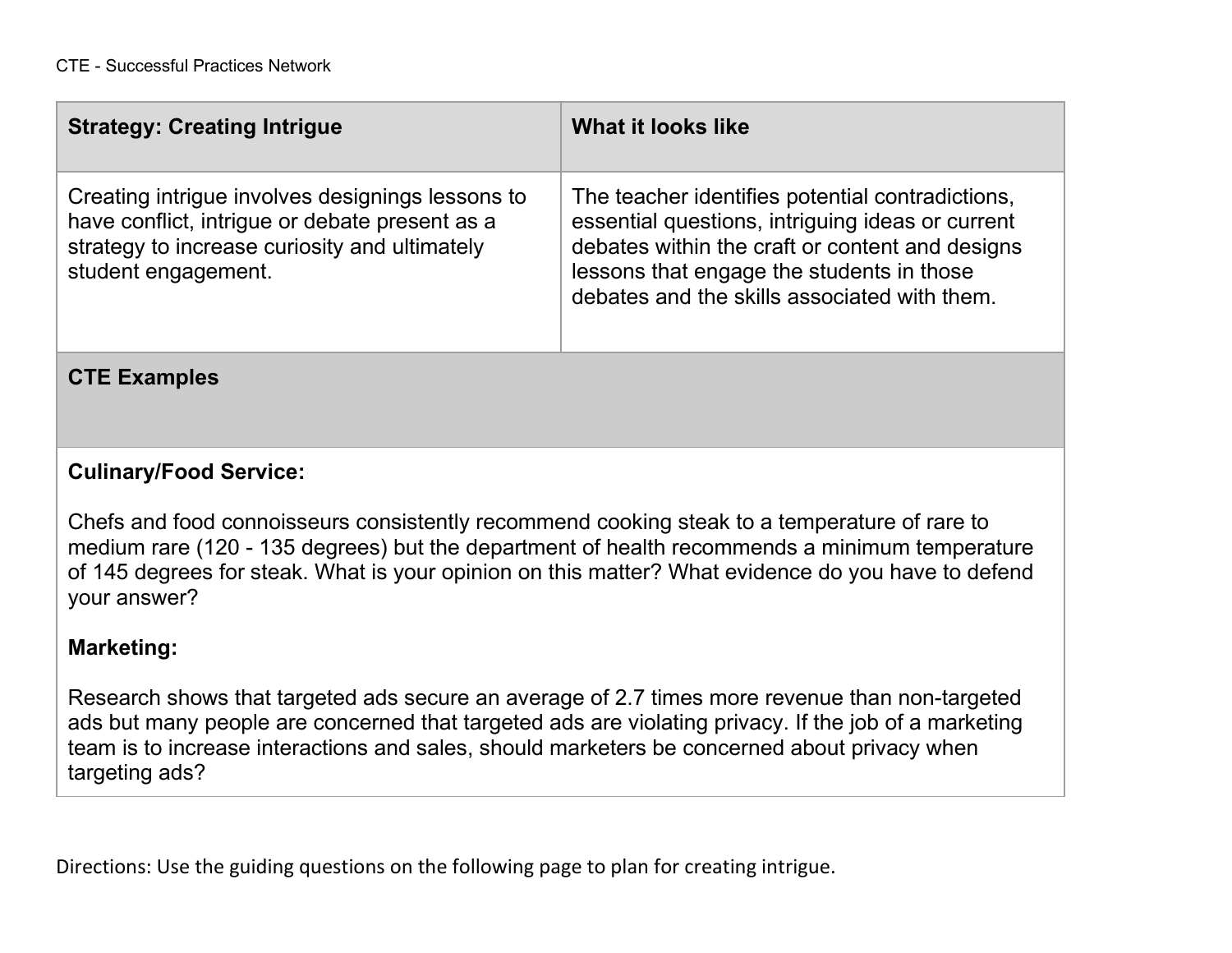Creating Intrigue Planning Template:

What is an exciting, intrigue-filled, and relevant topic coming up in your course? (*e.g., in a course on Information Technology, you'll be covering IT ethics*)

What conflicts, contradictions or debates are there around the topic? (*e.g., should a network IT administrator have access to everyone's personal email account? What is their ethical responsibility given this access?*)

What skills, understandings or concepts are important in relation to the topic? (*e.g. students should know levels of access for network managed email servers)*

What activity or task could make this topic relevant and intriguing for students, thus increasing engagement? (*e.g. a case study where a network administrator violates a code of ethics and reads several employee's emails due to suspicions they have about the employees?*)

When can you add this activity into your course?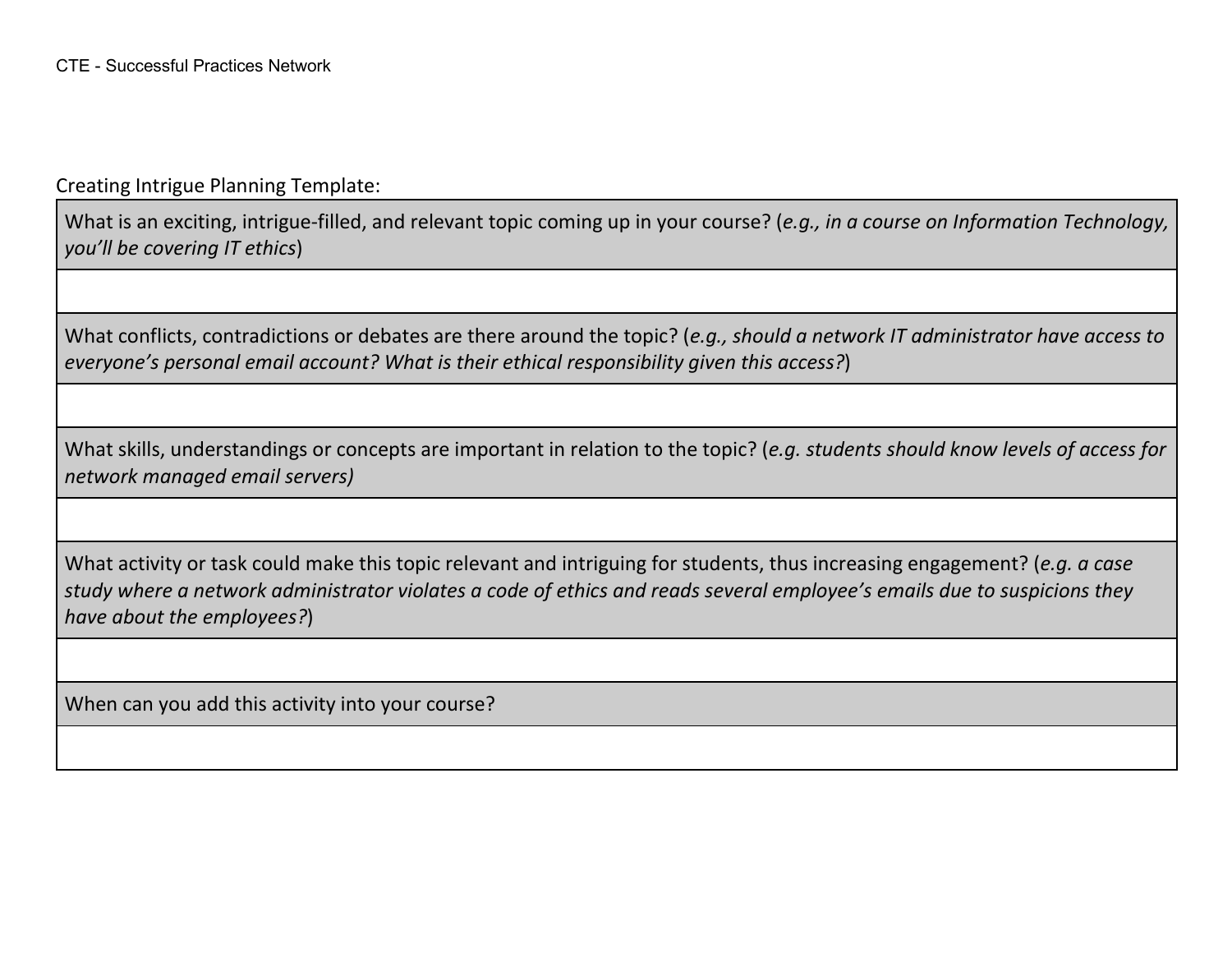| <b>Strategy: Creating Learner Profiles</b>                                                                                                                                                                                                                                                                                                                                                                                                                                                                     | What it looks like                                                                                                                                                                                                                          |  |
|----------------------------------------------------------------------------------------------------------------------------------------------------------------------------------------------------------------------------------------------------------------------------------------------------------------------------------------------------------------------------------------------------------------------------------------------------------------------------------------------------------------|---------------------------------------------------------------------------------------------------------------------------------------------------------------------------------------------------------------------------------------------|--|
| Collect critical data that will give you a more<br>comprehensive picture of your students' learning<br>preferences, strengths, and challenges as well as<br>more about who they are as a person. Think<br>about the information you already have access to<br>and what you still might need to support your<br>students.                                                                                                                                                                                       | Design a profile questionnaire that students<br>complete on their own early in the course. Make<br>sure to design it to fit the needs of your classroom<br>and school community, and be sure to include<br>some version of these questions: |  |
| <b>CTE Example</b>                                                                                                                                                                                                                                                                                                                                                                                                                                                                                             |                                                                                                                                                                                                                                             |  |
| 1. How do you learn best?<br>2. What has been your best school experience so far? Your hardest?<br>3. What motivates you?<br>4. What things make it most challenging for you to learn?<br>5. What are some things that get in the way of you getting your work done?<br>6. How do your family members view school? Your friends?<br>7. What kind of supports might you need to help you in this course?<br>8. What do you like/love to learn about?<br>9. What's an extracurricular activity you really enjoy? |                                                                                                                                                                                                                                             |  |

**Directions:** On the following page there is a template for a learner profile survey. Make additions or changes to make the survey more germane to your course and your students.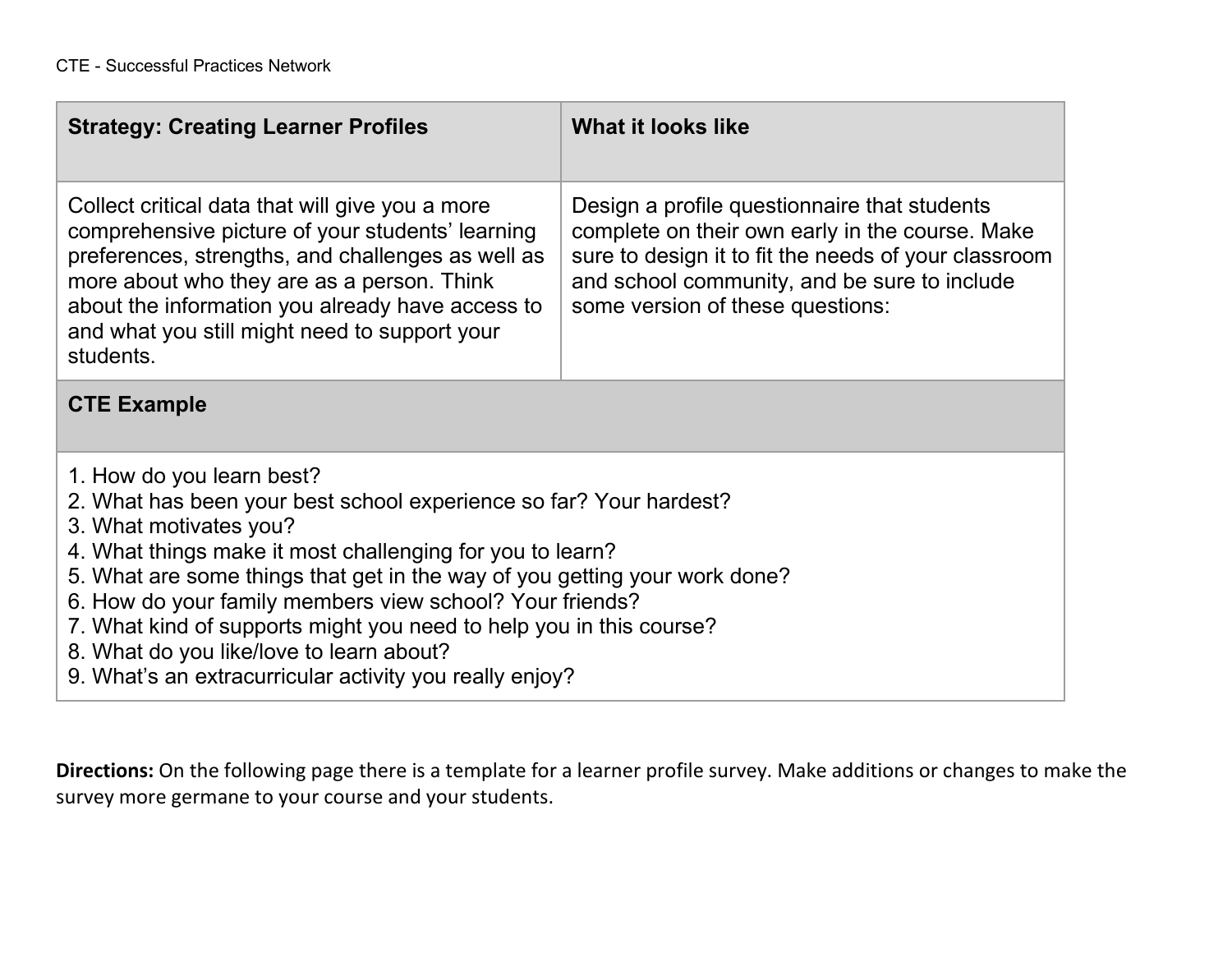1. How do you learn best?

2. What has been your best school experience so far? Your hardest?

3. What motivates you?

4. What things make it most challenging for you to learn?

5. What are some things that get in the way of you getting your work done?

6. How do your family members view school? Your friends?

7. What kind of supports might you need to help you in this course?

8. What do you like/love to learn about?

9. What's an extracurricular activity you really enjoy?

Add questions to tailor this to your course or your students.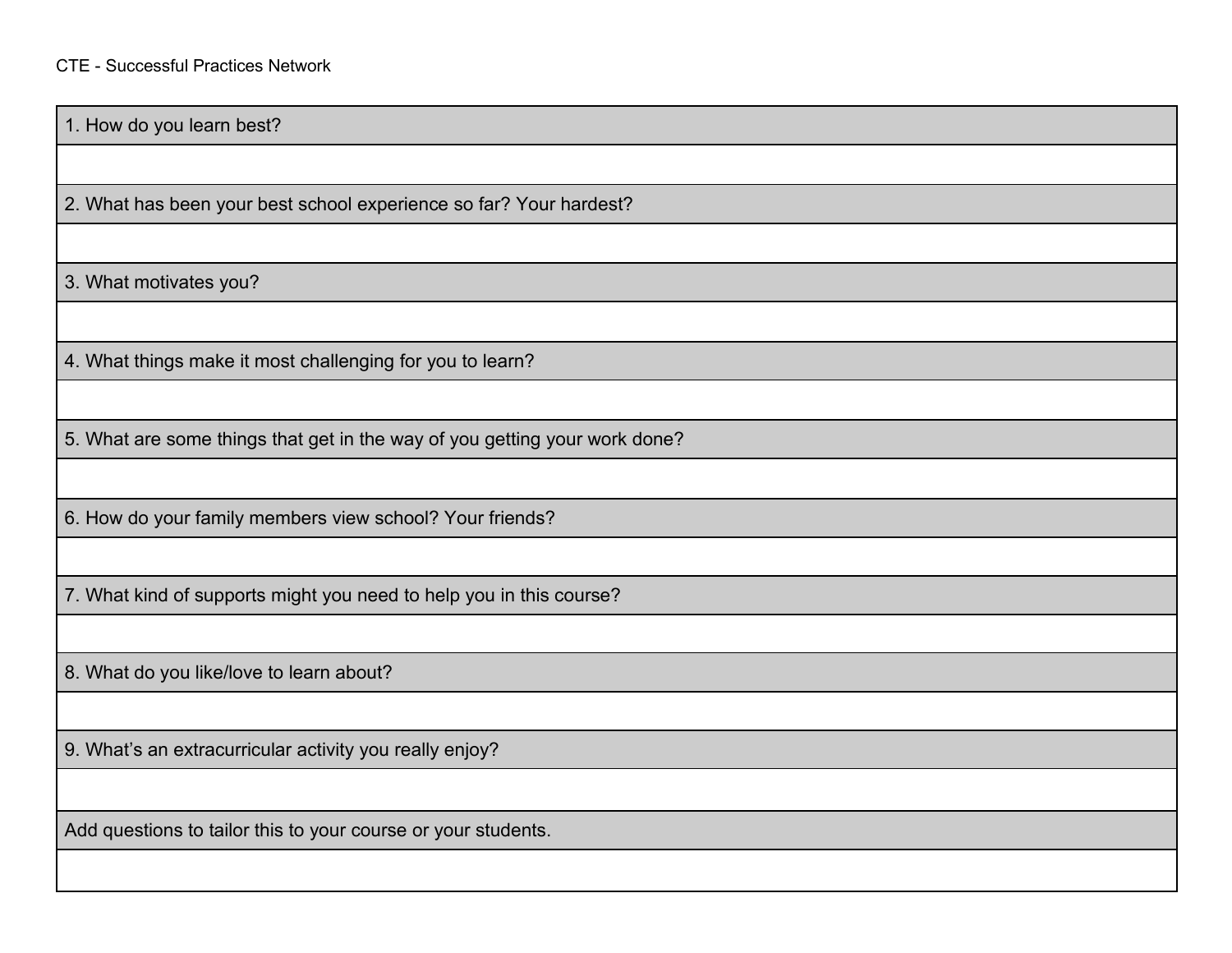| <b>Strategy: 2x10 Relationship Building</b>                                                                                                                                                                                                                                                                                                                                                                                                                                                                                                                                                                                                                                                                                                                                                                               | What it looks like                                                                                                                                                                                                                                                         |
|---------------------------------------------------------------------------------------------------------------------------------------------------------------------------------------------------------------------------------------------------------------------------------------------------------------------------------------------------------------------------------------------------------------------------------------------------------------------------------------------------------------------------------------------------------------------------------------------------------------------------------------------------------------------------------------------------------------------------------------------------------------------------------------------------------------------------|----------------------------------------------------------------------------------------------------------------------------------------------------------------------------------------------------------------------------------------------------------------------------|
| Originally called "two minute interventions" the<br>2x10 relationship building strategy is meant to<br>support students feeling known and "believed in"<br>through two-minute individual check-ins for 10<br>days in a row. Teachers select a small group of<br>students whom they believe need extra support<br>and start "2x10's" - research shows that it<br>supports SEL learning and engagement.                                                                                                                                                                                                                                                                                                                                                                                                                     | These informal, non-evaluative and social<br>emotionally driven conversations are meant to be<br>positive connections with a student to help build<br>trust, model SEL skills, but mostly to get to know<br>the student through consistent touchpoints and<br>connections. |
| <b>CTE Example</b>                                                                                                                                                                                                                                                                                                                                                                                                                                                                                                                                                                                                                                                                                                                                                                                                        |                                                                                                                                                                                                                                                                            |
| 1.<br>Choose one student whom you would like to strengthen your relationship with.<br>2.<br>Select when you are going to approach the student (e.g., at the beginning of a class period).<br>3.<br>Find the student and start a conversation with them. To build a productive relationship with a<br>student, adults will likely have to initiate the connection.<br>The focus of these conversations should be:<br>4.<br><b>Brevity.</b> These conversations should last two minutes or under.<br>$\bigcirc$<br><b>Student Voice.</b> Invite them to share something non-academic with you about<br>$\bigcirc$<br>their day or life. Here are some great get-to-know-you question prompts.<br>Honesty. Model transparency and authenticity by sharing something<br>$\bigcirc$<br>personal/non-academic with the student. |                                                                                                                                                                                                                                                                            |

**Directions:** On the following page there are guiding questions to help you select students and above is a ink to "get to know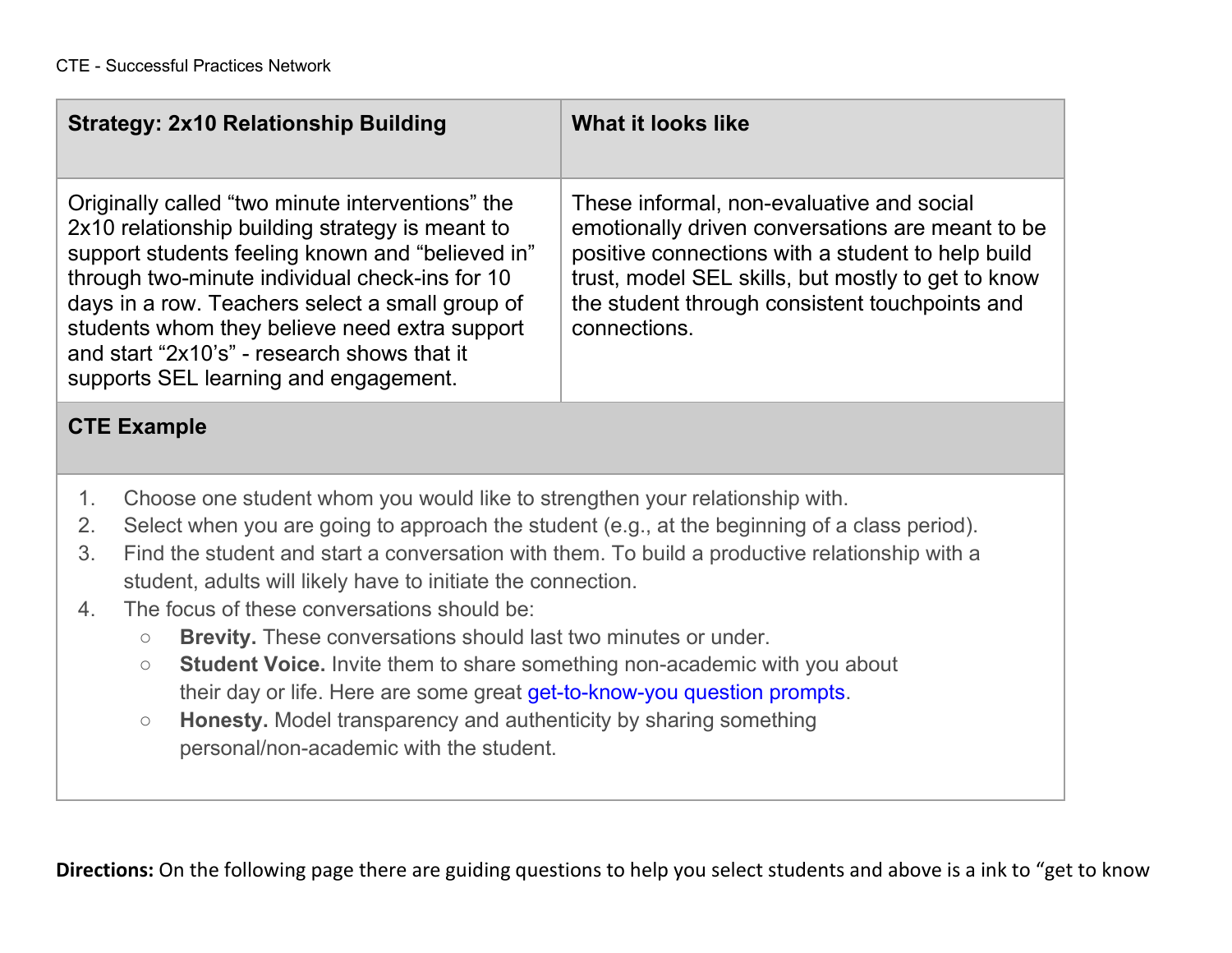1. Which students might benefit most from a 2x10 relationship building initiative? Why?

2. What question prompts might you use to start things off? (you can use prompts from the link above or generate your own)

3. When can you start your 2x10 relationship building with those students?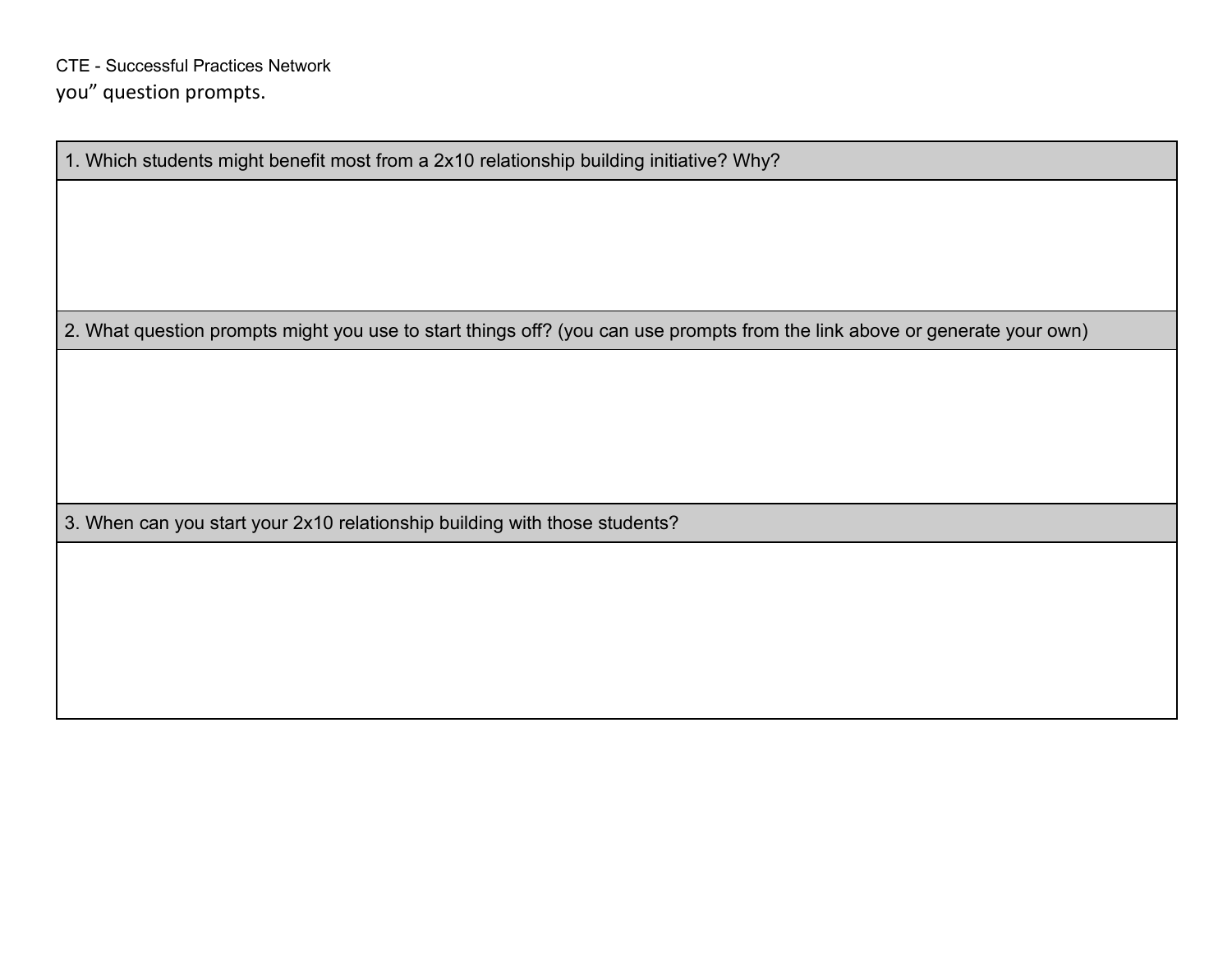CTE - Successful Practices Network

**The following pages contain resources and links to further reading on the topic of engagement:**

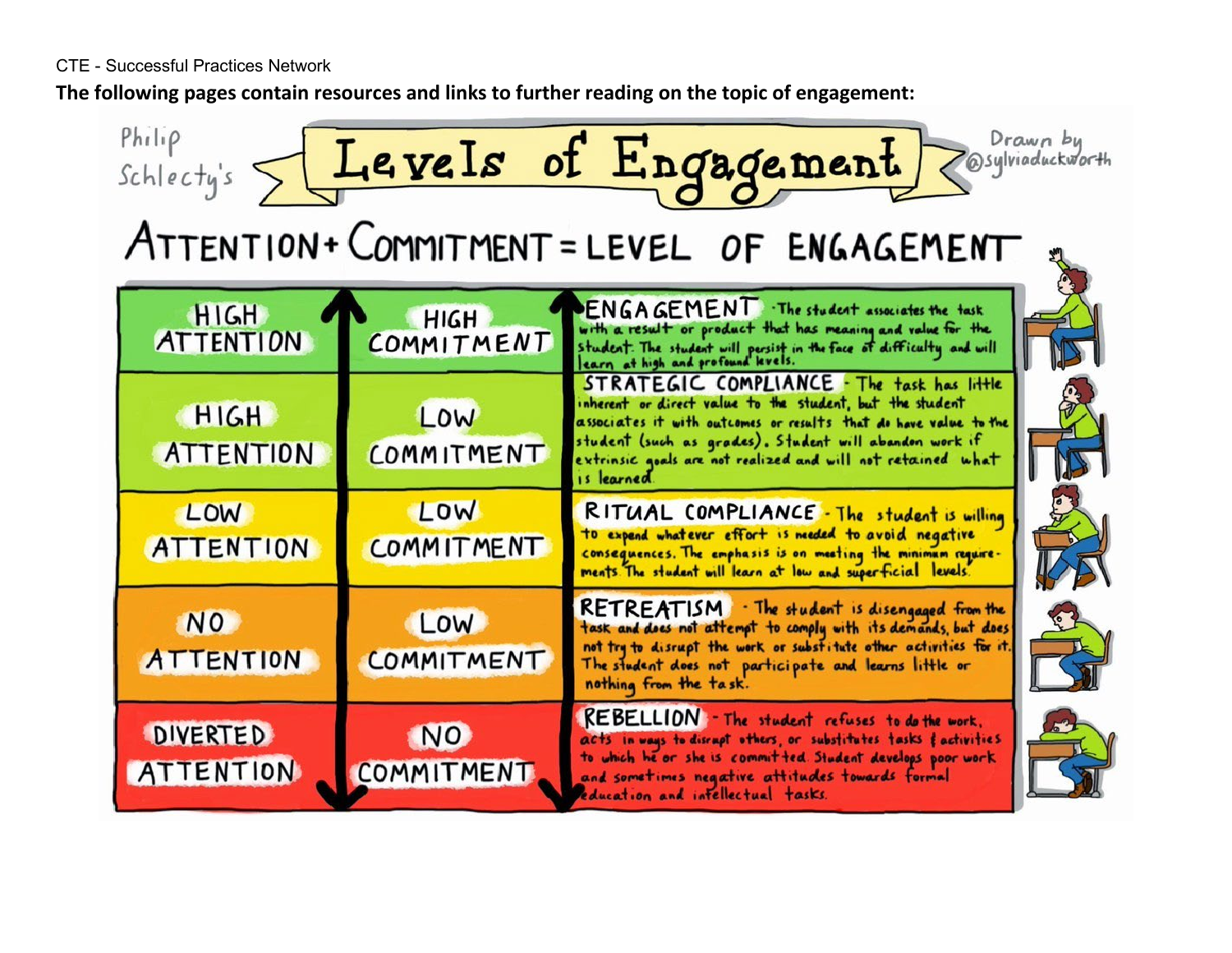| <b>Success: The need for</b><br>mastery                          | Students want and need work that enables them to<br>demonstrate and improve their sense of themselves as<br>competent and successful human beings                                                       |
|------------------------------------------------------------------|---------------------------------------------------------------------------------------------------------------------------------------------------------------------------------------------------------|
| <b>Curiosity: The need for</b><br>understanding                  | Students want and need work that stimulates their curiosity and<br>awakens their desire for deep understanding.                                                                                         |
| <b>Originality: The need for</b><br>self-expression              | Students want and need work that permits them to express<br>their autonomy and originality, enabling them to discover who<br>they are and who they want to be.                                          |
| <b>Relationships: The need</b><br>for involvement with<br>others | Students want and need work that will enhance their<br>relationships with people they care about. Most of us work<br>hardest on those relationships that are reciprocal (value as a<br>two-way street). |